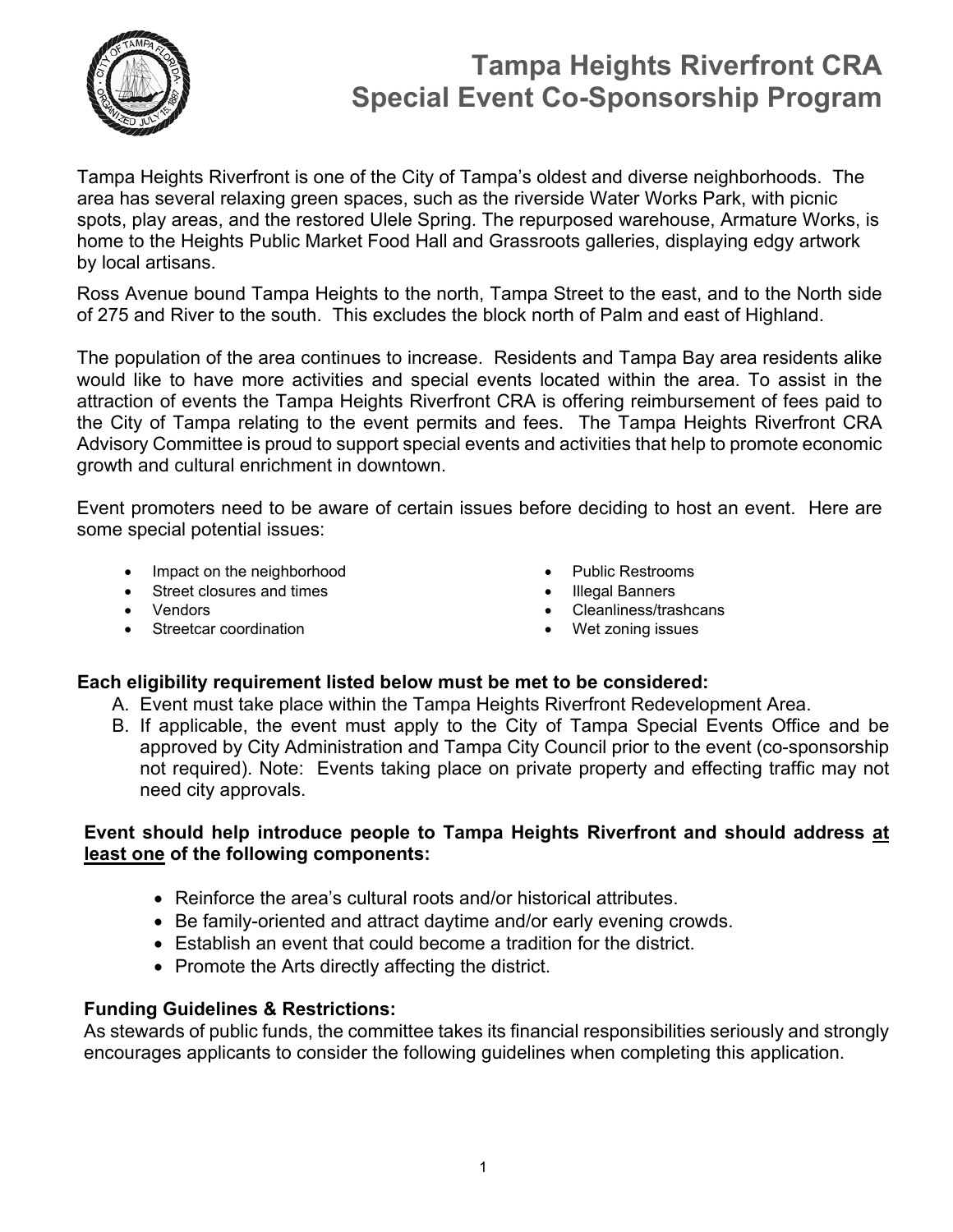- Requests should be limited to no more than \$2,500.
- of Tampa, e.g., police, fire, park reservations, etc., as applicable. • Funds sought should be utilized to reimburse the applicant for fees charged by the City
- Funds should not be sought for events that occur more than once annually.
- Funds should not be sought for the same event for more than two consecutive years.
- If using city property for event, a city permit must be on file prior to the event.
- Funds cannot be used for purchase of food or beverages.
- Funds cannot be used for purchase of major equipment or fixed assets (capital items).

On a case-by-case basis, the committee may fund applications that do not adhere to the above guidelines. That being said, all applications are encouraged for consideration.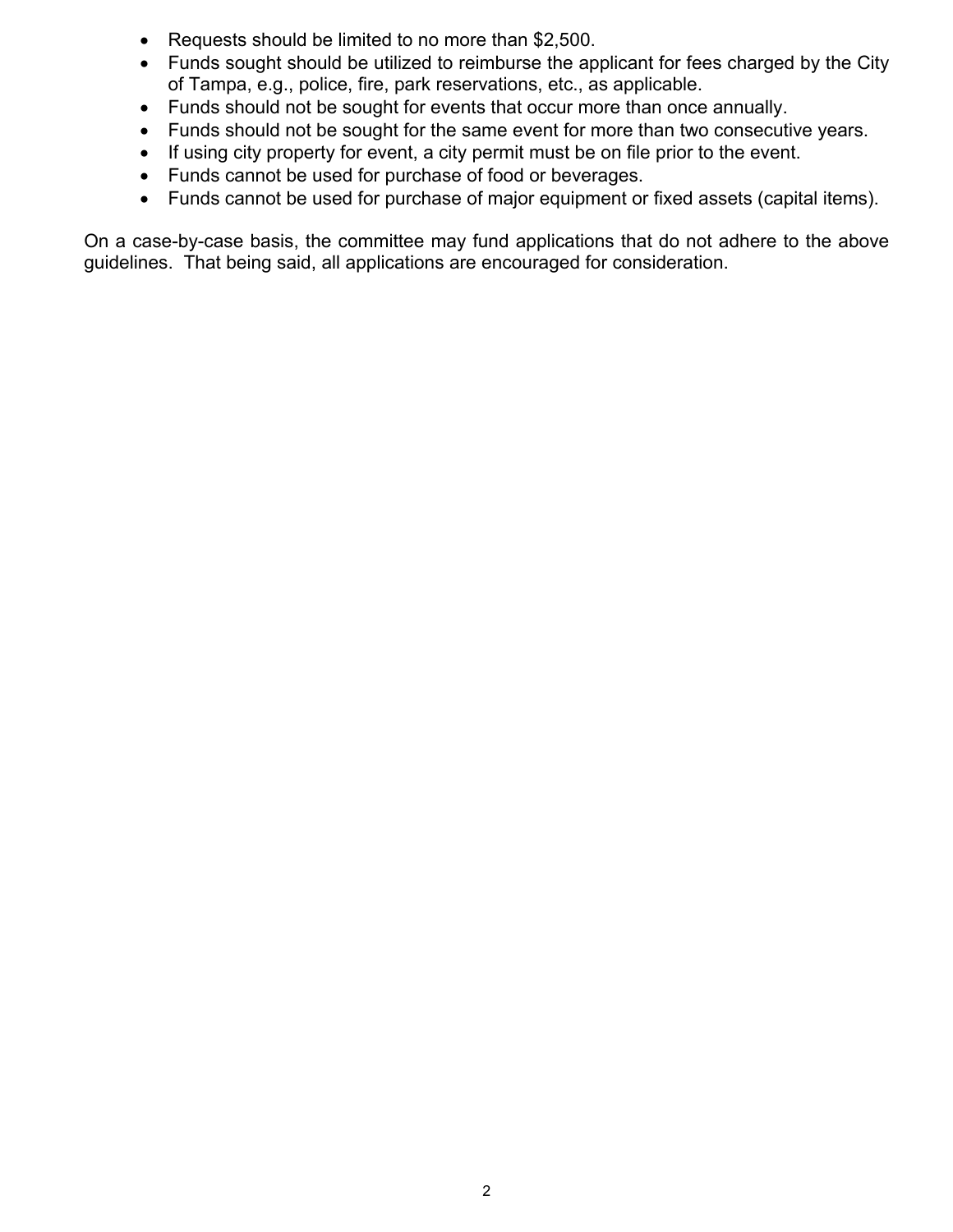### Application Package Checklist

- $\Box$  Application must be typed. Application is available on-line at **https://www.tampa.gov/CRAs/Tampa-Heights**
- $\Box$  One (1) original signed and stapled application is required.
- $\Box$  One (1) copy each of the Organization's Articles of Incorporation, Mission Statement, and List of Directors.
- $\Box$  Nine (9) stapled copies of the original application are required. If more space is needed for completing the application, a maximum of two (2) additional pages is allowed for continuation. Any supporting documentation materials must be on 8  $\frac{1}{2}$ " x 11" paper with 1" margins.
- $\Box$  Supporting documentation, i.e., marketing materials, is limited to five (5) pieces.
- **Expenditures listed in Section E** must be listed with enough detail to clearly explain what is being proposed. Include any supplies, equipment, professional services, postage, printing costs, training costs and/or related expenses.
	- o Please be sure to provide quotes or other documentation to explain each line item.
	- o Do not include fixed assets in budget calculations.
- □ Application Deadline: This application must be submitted no less than 45 days prior to the event.

### **Deliver Application to:**

**Attention:** Jeff Burton, Urban Community Redevelopment Manager City of Tampa Community Redevelopment Agency 306 E. Jackson Street - 2<sup>nd</sup> Floor North - Tampa, Florida 33602 (813) 274-8152; Jeffrey.Burton@tampagov.net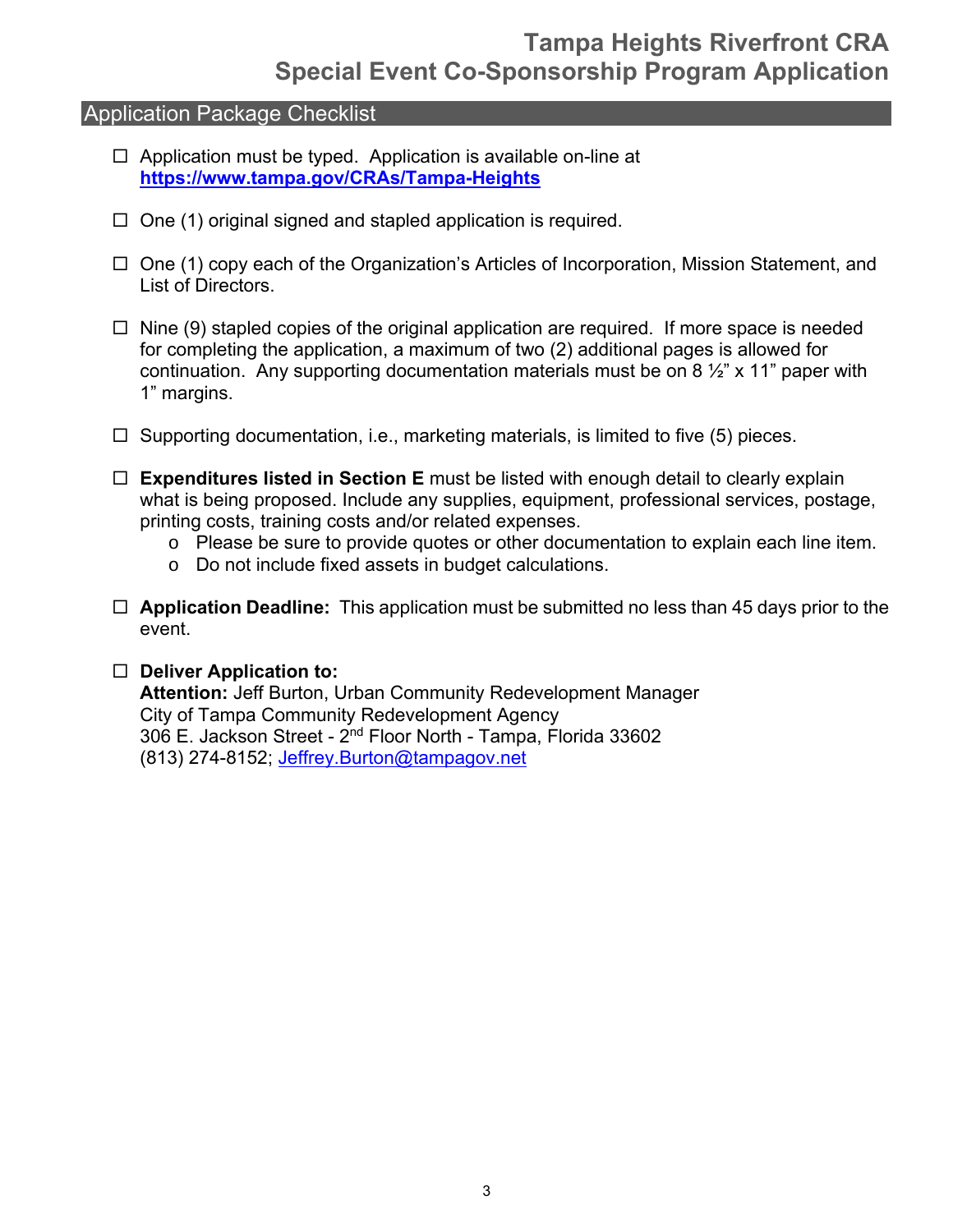|                                     |                                                                                        |  |                  | Event Information - This is a reimbursement grant program. |              |                  |
|-------------------------------------|----------------------------------------------------------------------------------------|--|------------------|------------------------------------------------------------|--------------|------------------|
| Event<br>Name:                      |                                                                                        |  |                  |                                                            |              | Event Date:      |
| Sponsoring<br>Organization          |                                                                                        |  |                  |                                                            |              |                  |
| Organization<br>Address:            |                                                                                        |  |                  |                                                            |              |                  |
|                                     | <b>Street Address</b>                                                                  |  |                  |                                                            |              | Apartment/Unit # |
|                                     | City                                                                                   |  |                  |                                                            | <b>State</b> | ZIP Code         |
| Promoter/<br>Contact<br>Name        |                                                                                        |  |                  |                                                            |              |                  |
|                                     | Last                                                                                   |  | First            |                                                            | M.I.         |                  |
| Mailing<br>Address:                 |                                                                                        |  |                  |                                                            |              |                  |
|                                     | <b>Street Address</b>                                                                  |  |                  |                                                            |              | Apartment/Unit # |
|                                     | City                                                                                   |  |                  |                                                            | <b>State</b> | ZIP Code         |
| Phone:                              |                                                                                        |  |                  | Email                                                      |              |                  |
| <b>Total Funds</b><br>Requested:    |                                                                                        |  |                  |                                                            |              |                  |
|                                     | Has the organization named above been<br>legally incorporated in the State of Florida? |  | <b>YES</b><br>NO |                                                            |              |                  |
| Identification Number?              | If yes, what is the Federal Tax                                                        |  |                  |                                                            |              |                  |
| Type of Event:                      |                                                                                        |  |                  |                                                            |              |                  |
| Street Closures (in any)            | General Event Location &                                                               |  |                  |                                                            |              |                  |
| Start Time/End Time:                |                                                                                        |  |                  |                                                            |              |                  |
|                                     | <b>Organization President Certification</b>                                            |  |                  |                                                            |              |                  |
| <b>Full Name</b><br>(Please Print): |                                                                                        |  |                  |                                                            |              |                  |
| Title:                              |                                                                                        |  |                  |                                                            |              |                  |
|                                     | I certify that my answers are true and complete to the best of my knowledge.           |  |                  |                                                            |              |                  |
| Signature:                          |                                                                                        |  |                  |                                                            |              | Date:            |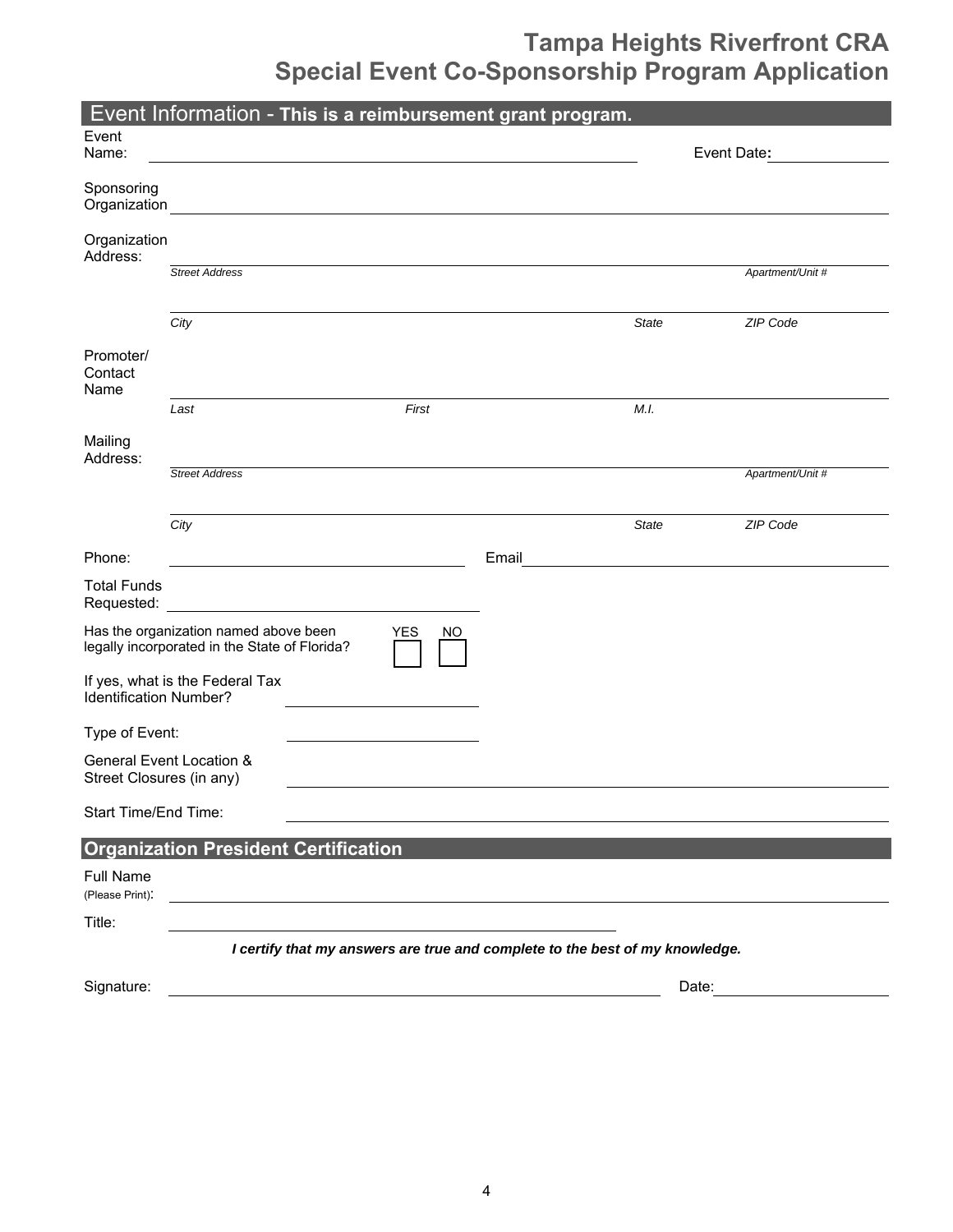**A. Describe the Project/Event (Who, What, When, and Where)** 

### **10 Points**

**B. Describe the Goals of the Project/Event and how they meet the criteria in Section F. Also, describe the events history & record of accomplishment in the community, if any.** 

**30 Points** 

**C. Describe your events Target Audience, Estimated Attendance and Economic Impact to the Community Redevelopment Area.** 

**20 Points** 

### **D. List any community partners and what their contribution will be for the project/event. 20 Points**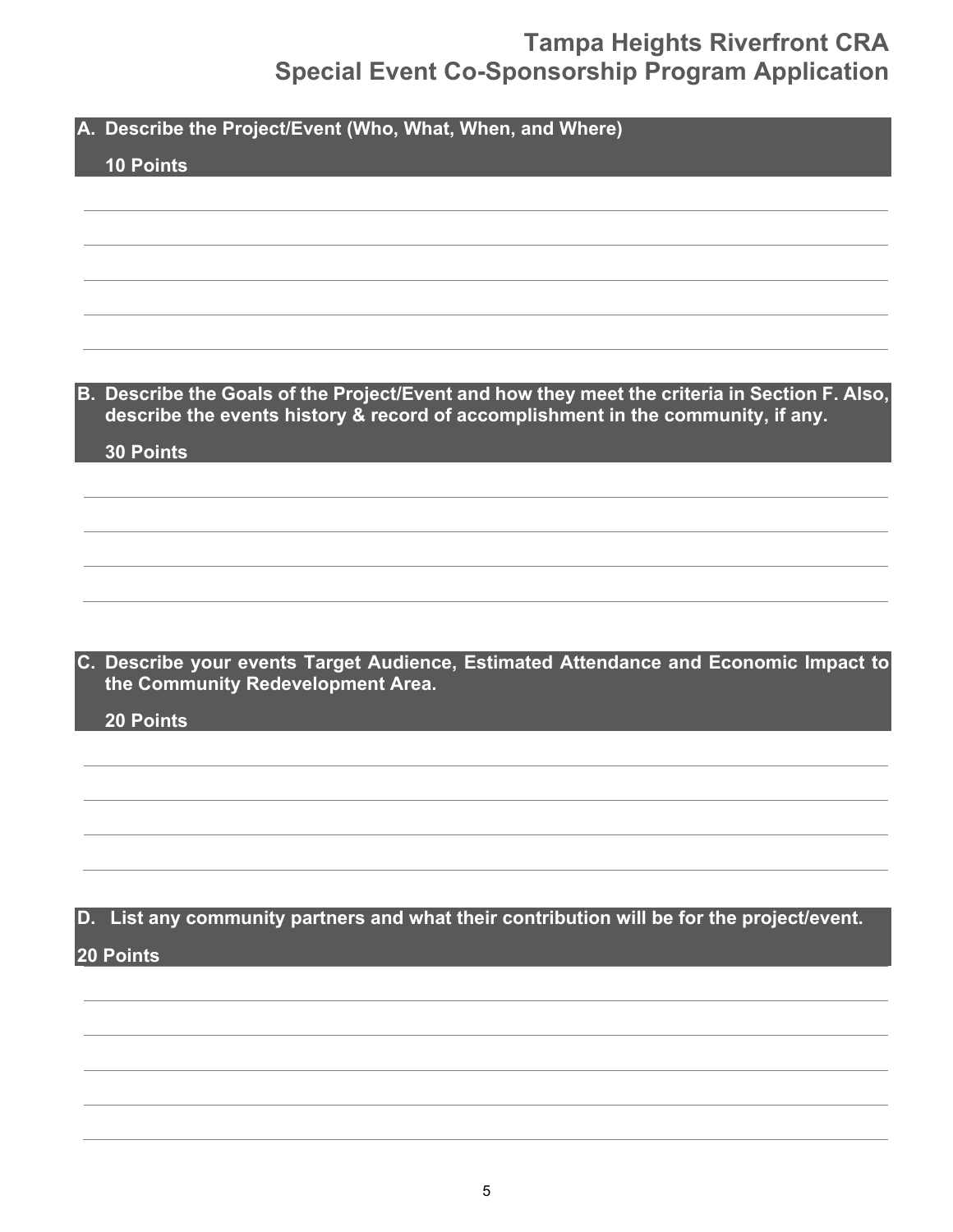### **E. Proposed Grant Expenditures**

### **20 Points**

### **Example:**

| <b>DESCRIPTION OF BUDGET ITEMS</b>   | <b>FUNDING SOURCES TO BE USED</b> |                                        |              |  |
|--------------------------------------|-----------------------------------|----------------------------------------|--------------|--|
|                                      | <b>CRA</b><br><b>Funds</b>        | <b>Other Funding</b><br><b>Sources</b> | <b>Total</b> |  |
| Permit Fees (Fire, EMS, TPD etc.)    | \$1,500.00                        | \$0.00                                 | \$1,500.00   |  |
| <b>Table Rental</b>                  | \$250.00                          | \$250.00                               | \$500.00     |  |
| Tent Rental (In-kind U-Save Rentals) | \$500.00                          | \$500.00                               | \$1,000.00   |  |
| Entertainment (DJ, performer etc.)   | \$0.00                            | \$250.00                               | \$250.00     |  |
| Food & Beverages                     | \$0.00                            | \$1,250.00                             | \$1,250.00   |  |
| <b>Total Budget:</b>                 | \$2,250.00                        | \$2,250.00                             | \$4500.00    |  |

### **Proposed Expenditures:**

|                                    | <b>FUNDING SOURCES TO BE USED</b> |                                        |              |  |
|------------------------------------|-----------------------------------|----------------------------------------|--------------|--|
| <b>DESCRIPTION OF BUDGET ITEMS</b> | <b>CRA Grant</b><br><b>Funds</b>  | <b>Other Funding</b><br><b>Sources</b> | <b>Total</b> |  |
|                                    |                                   |                                        |              |  |
|                                    |                                   |                                        |              |  |
|                                    |                                   |                                        |              |  |
|                                    |                                   |                                        |              |  |
|                                    |                                   |                                        |              |  |
|                                    |                                   |                                        |              |  |
|                                    |                                   |                                        |              |  |
| <b>Total Budget:</b>               |                                   |                                        |              |  |

### **F. Describe specifically how grant funds will be used (address each budget item cited above.**